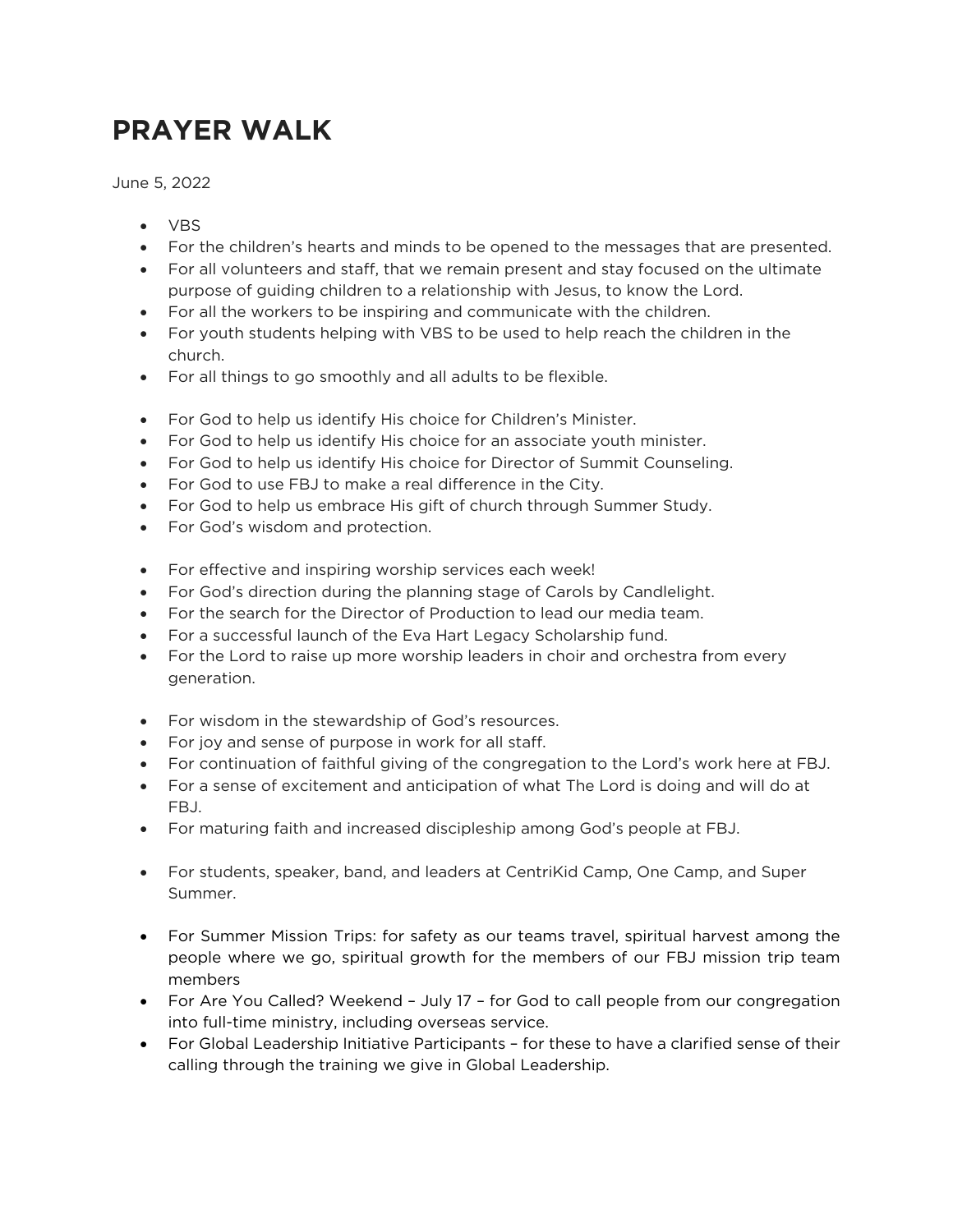- For our Missionaries: Tuminello Family, Williams Family, Jessica Barrett with Soul City
- For International/Refugee VBS June 6–9. Internationals learn English skills and God's love for them.
- For Behind the Fine- June 21. Women of FBJ sharing their testimonies of how they have seen God at work in their lives.
- For Encountering God online: June 22 July 27. Wednesday Bible studies for women at noon.
- For Blessing Tuesday July 26. WMU Blessing local ministries: Baptist children's Village, We Will Go, FBJ Mission Houses, Central MS Correctional Facilities, Shower Power, Hope House of Hospitality, Mustard Seed, Soul City Church, Center for Pregnancy Choices, and Mission First.
- For Sunday Night Classics. Those services will continue each Sunday Night until the end of June. May for Eva and Tom as they lead those services. Pray that God would be honored and needs meet.
- On July 10, our church will be hosting a luncheon for those who have been members here for 50 or more years. There are 183 such people. Thank the Lord for the faithfulness of those people and pray for that more and more will join our church and stay for 50 years!
- For the many who are not able to come to the building any longer due to physical circumstances
- For our Sunday School teachers. Many of these spend HOURS each week preparing a lesson and also shepherding their classes. Ask God to bless their efforts and help them see what a difference their efforts are making.
- For JOY. Ask God to make this building a place that it is easy to see joy on each face, and that we as a church would be agents of joy all over this community.
- For the Lord's peace and favor of strength for the tasks that He has for the staff of FBJ.
- For the relaunch of Caregiver Connection, a support group for those who provide regular long-term care for family or friends dealing with dementia or debilitating physical issues or illnesses.
- For the vision casting and launch of several community groups in Clinton, Brandon, and Pearl that will be the start of an intentional strategy to reach all areas of our city with the Gospel.
- For the continued development of a church planting project in South Jackson in partnership with several other churches. We are in the preliminary phase of praying, research, and discussion.
- For our church's relationship with Soul City Church and other downtown ministry partners with whom we are seeking to work to make a difference in the heart of Jackson in the name of Jesus.
- For the CLC to shine a light in the City of Jackson for Jesus.
- For God to cause Jacksonians to see joy when they see FBJ.
- For God to move amongst the plans and people who work in the CLC.